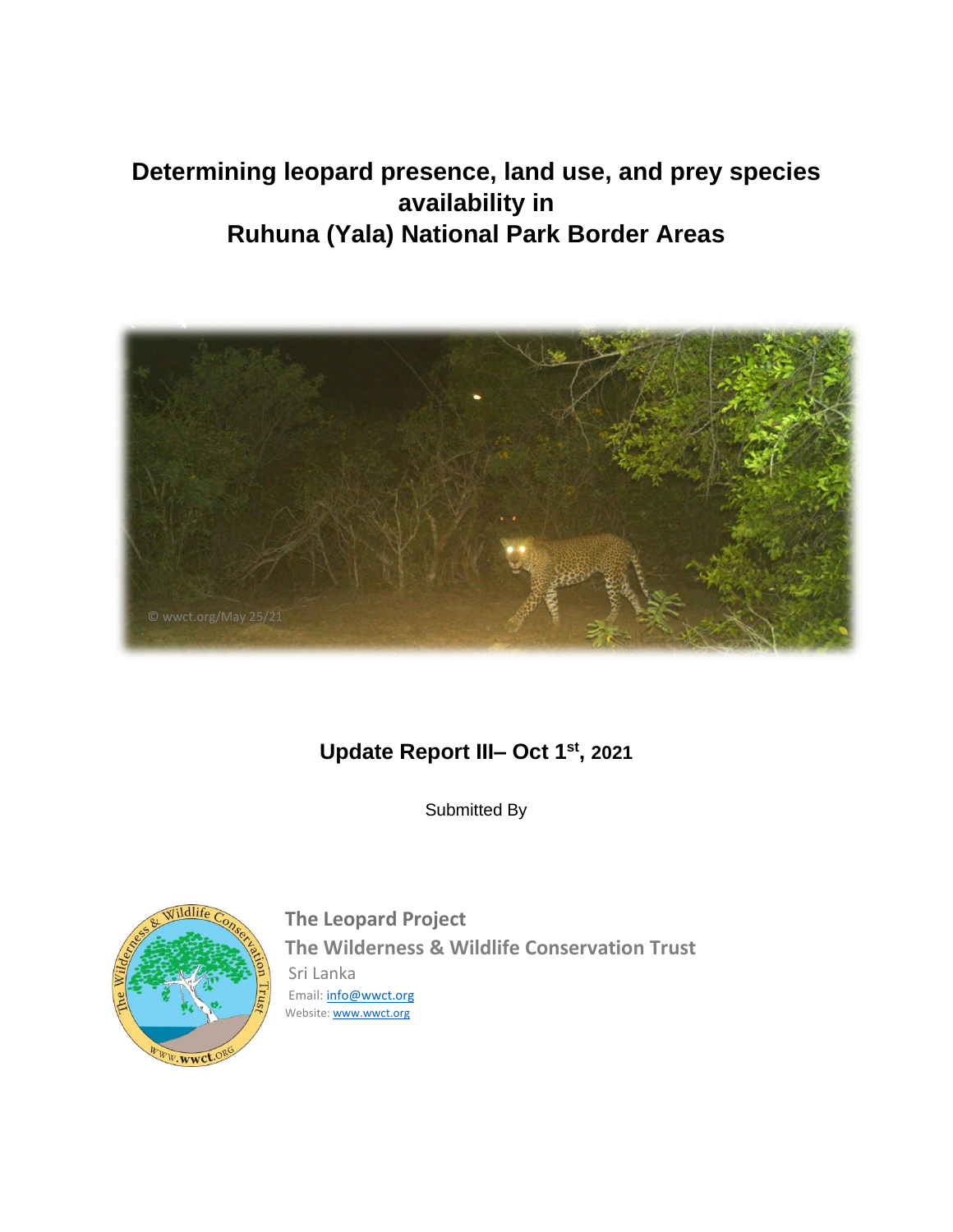# **Determining leopard presence, land use, and prey species availability in Ruhuna (Yala) National Park Border Areas**

#### **Summary Background**

The reporting period for this update is July 2020-Oct  $1<sup>st</sup>$ , 2021. Earlier phases of this study and as reported previously were: Phase I (July-August 2018 & May-June 2019) and Phase II (Dec 2020-June 2020).

Primarily this project aims to understand leopard presence and land use together with prey availability in these buffer zone areas of Yala National Park (YNP) and how this may influence the overall leopard population here. Secondarily we attempt to assess the impact on leopards by the livestock farming that is ongoing in this buffer area.

During this Phase III, 15 leopards were documented utilising this buffer area of YNP.

We reported previously a female leopard that was identified as an animal that was earlier detected in Block I. We now report that 2 other leopards are using both the area within the electric fence in the hotel zone as well as Nimalawa sanctuary. Whether these leopards are using both Block 1 and this buffer area together with Nimalawa sanctuary simultaneously or not, needs to be further ascertained.

From a prey availability perspective this study clearly shows the overuse by cattle of this buffer landscape which includes the Nimalawa Sanctuary. This high presence of cattle no doubt competes with wild ungulates for fodder and runs the risk of passing on disease to wildlife. Since this landscape is directly connected to YNP it is a cause for concern, especially given that we have reported previously that cattle owners state that cattle ill-health is one of their priority issues here.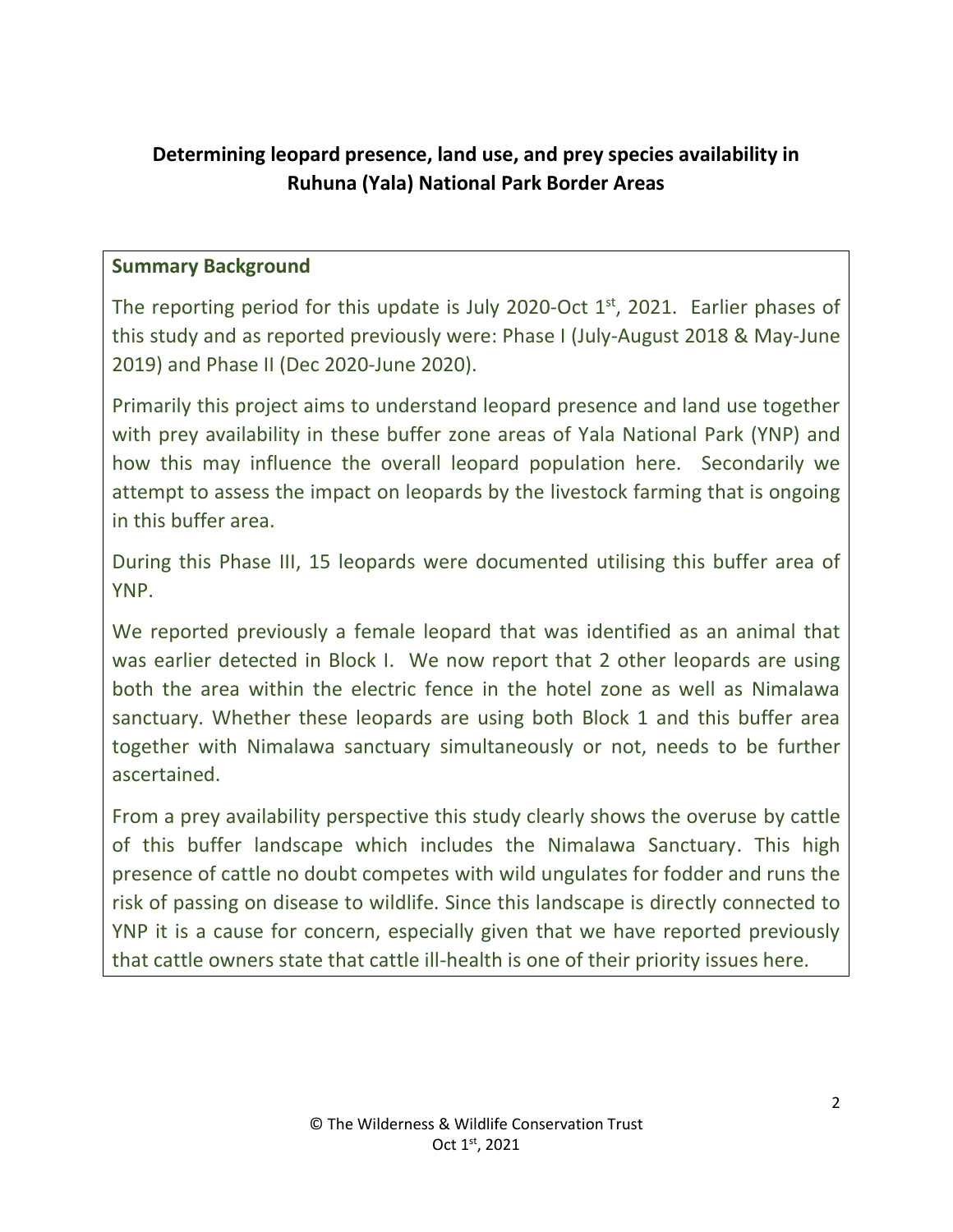#### **Field Work – Phase III**

Remote Camera set up: The area on either side of the entry road from Nimalawa to the YNP entrance at Palatupana, bordered by the Park electric fence on the north and the ocean on the southeast, together with Nimalawa Sanctuary, made up the current study area.

The Covid-19 situation has not allowed for further monitoring in the larger border area as was planned in this Block 1 buffer zone, both on the Palatupana side and on the Sithulpahuwa-Katagamuwa side. We hope that this larger area can be covered in the next study phase.

# **Leopards Documented in Phase III:**

During this reporting period we documented 15 individual leopards using this border area outside Block I as well as the Nimalawa Sanctuary:

| Total leopard occasions = $107$ (44 Nimalawa; 63 other area) |
|--------------------------------------------------------------|
| Total camera days = 3520 (1698 Nimalawa; 1822 other area)    |
| Leopard RAI = $3.1$ (2.6 Nimalawa; 3.6 other area)           |
| Total leopard individuals = $15$ (4M, 6F, 3yM, 1yF, 1yUn)    |

# **New Leopards:**

New detections of three leopards occurred during this Phase III monitoring. In May a new Female was detected in the Anamaduwa area as well as a possible young Adult male within the Hotel zone; a new detection of a Male in April occurred also within the Hotels zone.

# **Land Use:**

It is important to note that two leopards, an Adult Male and an Adult female are both using the Nimalawa Sanctuary area and the area inside the electric fence/Hotels zone area at the same time. This use of the land means that they are traversing across the open un forested part of land that is heavily fragmented and has heavy human presence.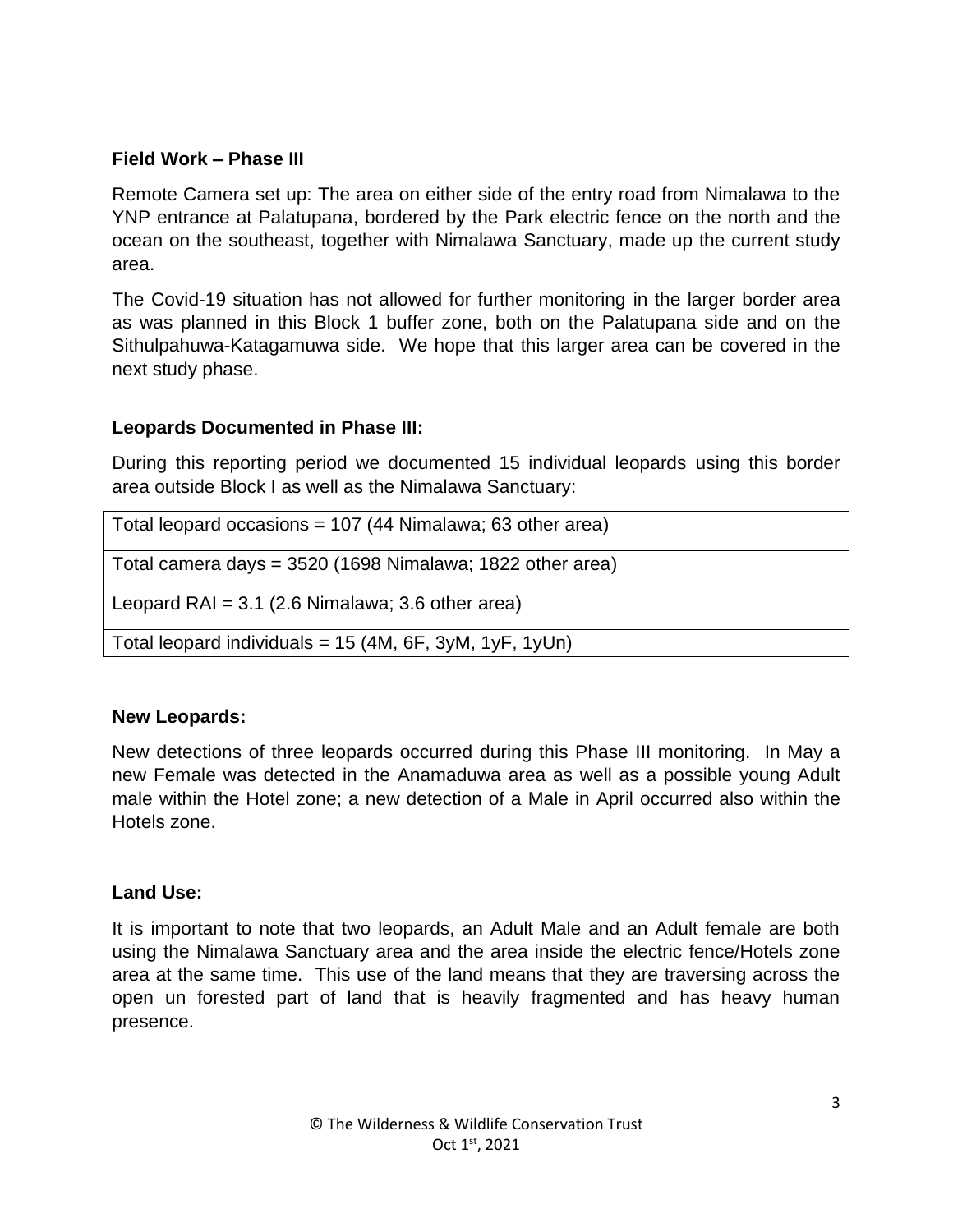

The adult female that is using both the Hotel zone area and Nimalawa Sanctuary.



The adult male that is using the area outside the electric fence and the Nimalawa Sanctuary.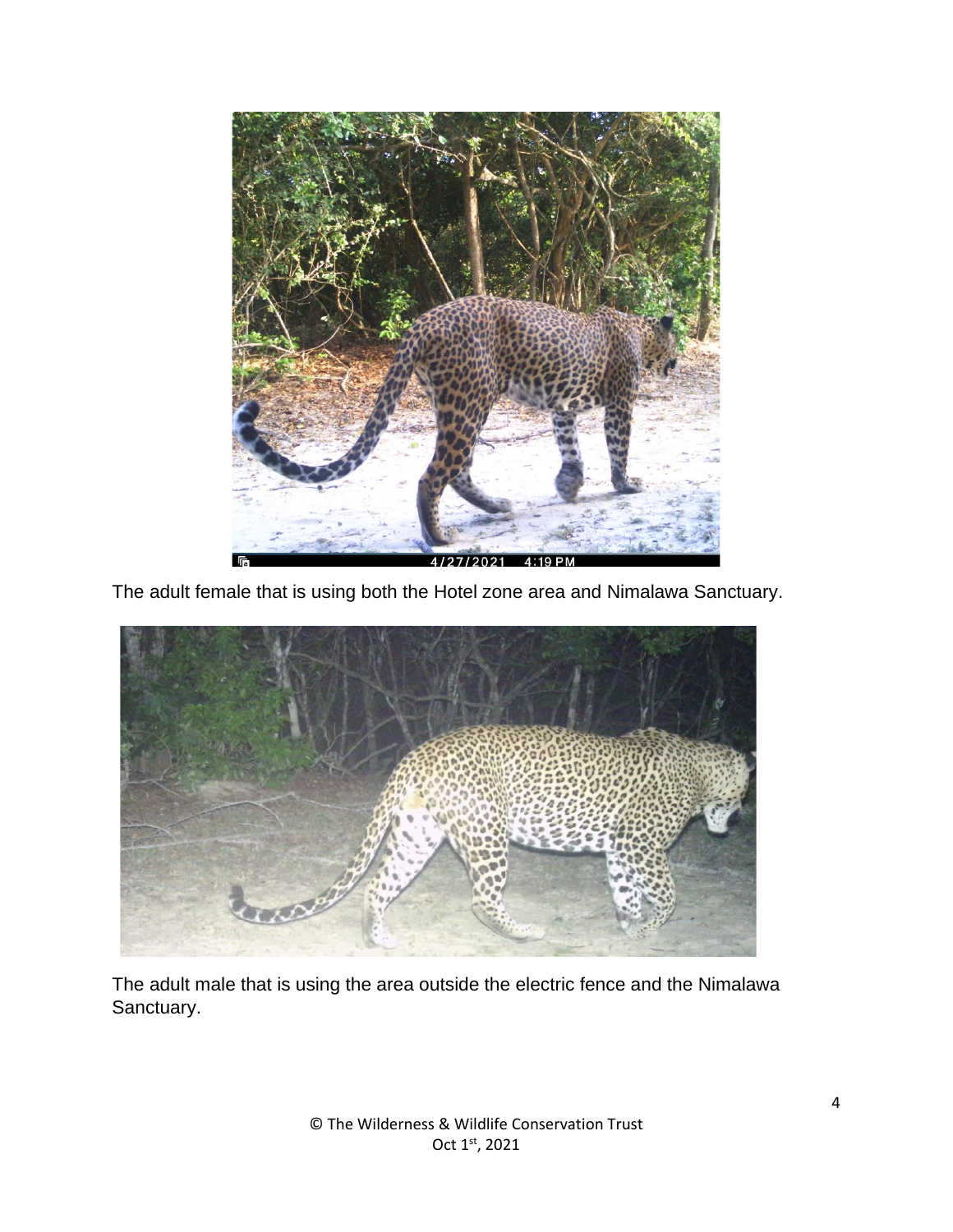

A mating pair documented in the buffer zone study area.

#### **Behaviour:**

In keeping with general leopard behaviour all leopard activity patterns within the study area followed a similar pattern to leopards in the general Yala Block 1. Activity was highest in the nightime with a peak seen during crepascualr hours.



Activity table of leopards within the Yala Block I buffer aera and Nimalawa Sancturay.